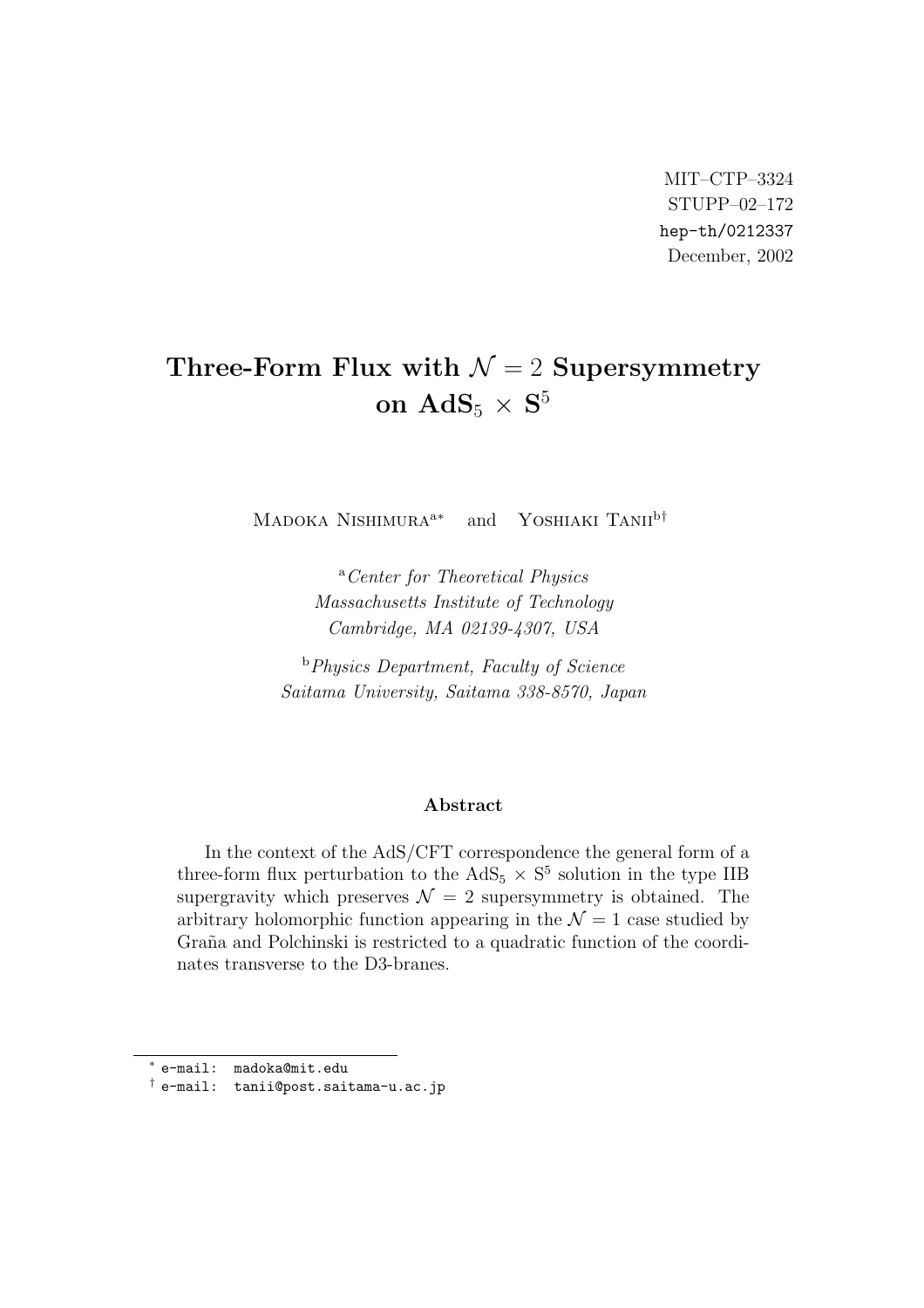#### **1. Introduction**

It was proposed that the type IIB string theory compactified on  $AdS_5 \times S^5$  has a dual description by the  $\mathcal{N} = 4$  super Yang-Mills theory in the large N limit [1, 2, 3]. This conjecture of the AdS/CFT correspondence has been supported by comparison of spectra, correlation functions and anomalies calculated in both of the supergravity and the Yang-Mills theory. (For a review, see ref. [4].) The AdS/CFT correspondence was also studied in various other spacetime dimensions. At first the correspondence was studied for theories with high supersymmetries such as  $\mathcal{N} = 4$ . To apply it to more realistic models one has to consider theories with lower supersymmtries.

One of the ways to obtain the AdS/CFT correspondence for lower supersymmetric cases is to modify supergravity solutions by adding a perturbation. In ref. [5] a perturbation of the three-form flux was added to the  $AdS_5 \times S^5$ , which breaks  $\mathcal{N} = 4$  to  $\mathcal{N} = 1$ . This perturbation corresponds to fermion mass terms of the three  $\mathcal{N} = 1$  chiral multiplets in the  $\mathcal{N} = 4$  super Yang-Mills theory and polarizes D3 branes into 5-branes [6, 7]. Similar constructions of the AdS/CFT correspondence with lower supersymmetries were discussed in refs.  $[8, 9, 10, 11]$ .

The general form of a three-form flux perturbation to the  $AdS_5 \times S^5$  solution which preserves  $\mathcal{N} = 1$  supersymmetry and satisfies the Bianchi identity and the linearized field equation was obtained in ref. [12]. It contains an arbitrary holomorphic function and an arbitrary harmonic function of the coordinates for the directions transverse to the D3-branes. It was argued that the holomorphic function corresponds to a superpotential in the dual super Yang-Mills theory. When the holomorphic function is quadratic in the transverse coordinates, the three-form flux coincides with that of ref. [5].

The purpose of the present paper is to obtain the general form of a three-form flux perturbation to the  $AdS_5 \times S^5$  solution which preserves  $\mathcal{N}=2$  supersymmetry. We use the result of the  $\mathcal{N} = 1$  case [12] and require further that the second supersymmetry is preserved. We find that the arbitrary holomorphic function in the  $\mathcal{N}=1$  case is restricted to a quadratic function of the transverse coordinates. This is a special form of the perturbation studied in ref. [5], which has one vanishing mass. It would be interesting to study a relation of our result to other works on soft breaking of  $\mathcal{N} = 4$  to  $\mathcal{N} = 2$  in the Coulomb branch [13, 14, 15]. In order to discuss the corresponding dual field theory and its RG flows we need to find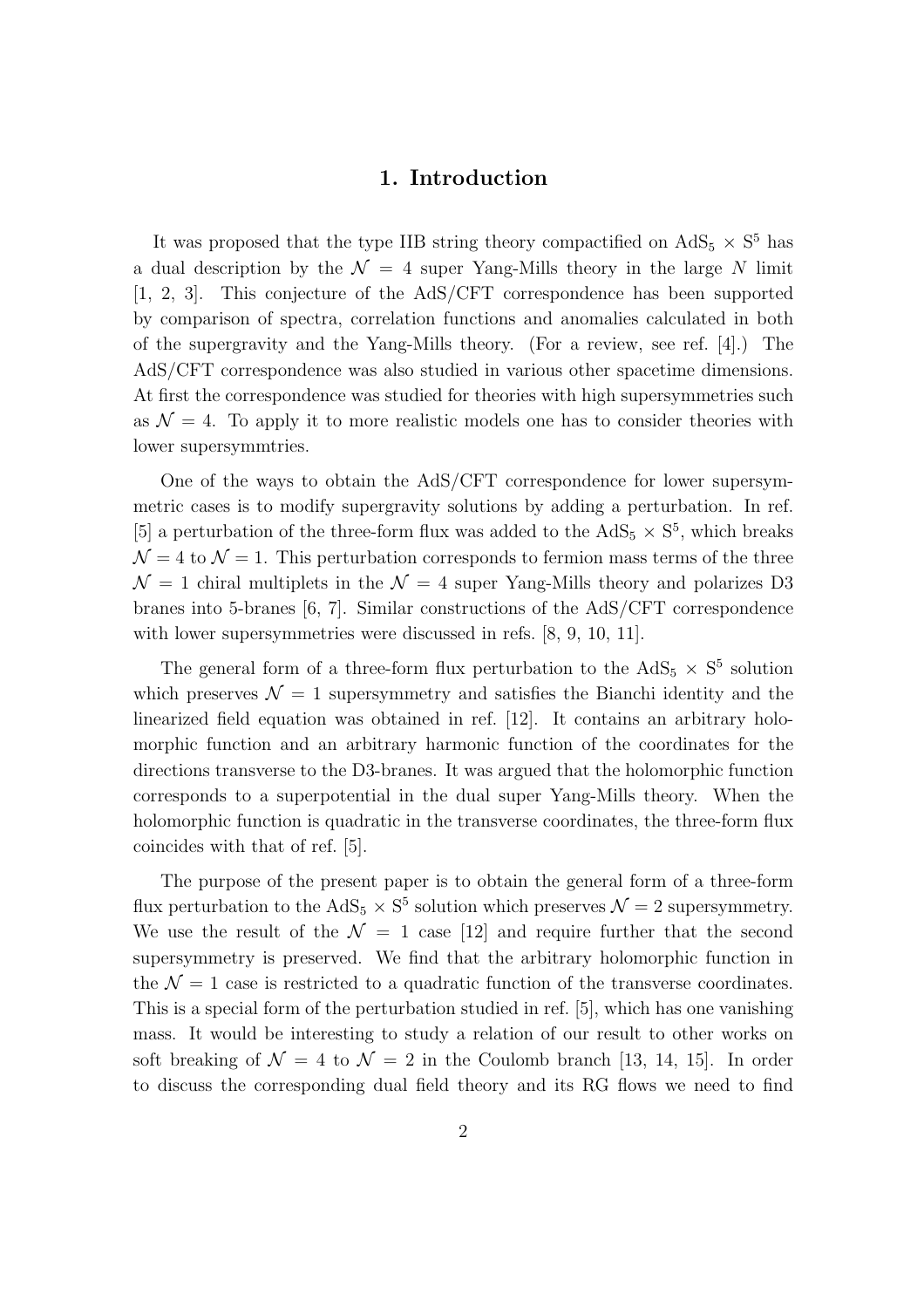out an exact solution with non-vanishing three-form flux. In addition, it would be also interesting to discuss the brane representations and massive vacua using S-dual transformations.

#### **2. Unperturbed solution**

The field content of the type IIB supergravity in ten dimensions [16, 17] is a metric  $g_{MN}$ , a complex Rarita-Schwinger field  $\psi_M$ , a real fourth-rank antisymmetric tensor field with a self-dual field strength  $F_{MNPQR}$ , a complex second-rank antisymmetric tensor field with a field strength  $G_{MNP}$ , a complex spinor field  $\lambda$  and a complex scalar filed  $\tau = C + ie^{-\Phi}$ . We denote ten-dimensional world indices as  $M, N, \dots$  $0, 1, \dots, 9$  and local Lorentz indices as  $A, B, \dots = 0, 1, \dots, 9$ . The fermionic fields satisfy chirality conditions  $\bar{\Gamma}_{10D}\psi_M = \psi_M$ ,  $\bar{\Gamma}_{10D}\lambda = -\lambda$ , where  $\bar{\Gamma}_{10D} = \Gamma^0\Gamma^1\cdots\Gamma^9$ is the ten-dimensional chirality matrix. We choose the ten-dimensional gamma matrices  $\Gamma^A$  to have real components.

The field equations of this theory have a solution with the  $AdS_5 \times S^5$  metric [18, 19]

$$
g_{MN}dx^M dx^N = Z^{-\frac{1}{2}} \eta_{\mu\nu} dx^\mu dx^\nu + Z^{\frac{1}{2}} \delta_{mn} dx^m dx^n, \qquad (1)
$$

where  $M = (\mu, m)$   $(\mu = 0, 1, 2, 3; m = 4, 5, \dots, 9), Z = \frac{R^4}{r^4}$  $\frac{R^4}{r^4}$  and  $r^2 = x^m x^n \delta_{mn}$ . The constant R is a radius of  $AdS_5$  and  $S^5$ . The fifth-rank field strength has nonvanishing components

$$
F_{\mu\nu\rho\sigma m} = \frac{1}{\kappa Z^2} \epsilon_{\mu\nu\rho\sigma} \partial_m Z,
$$
  

$$
F_{mnpqr} = -\frac{Z^{\frac{1}{2}}}{\kappa} \epsilon_{mnpqrs} \partial^s Z,
$$
 (2)

where  $\kappa$  is a coupling constant. This solution represents a supergravity configuration produced by D3-branes located at  $x^m = 0$ . More generally, the warp factor *Z* can be an arbitrary function of *x <sup>m</sup>* which is harmonic except at points where D3-branes exist. We will consider the general *Z* but assume that the density of D3-branes vanishes for  $r \to \infty$  and therefore  $Z \to \frac{R^4}{r^4}$  for  $r \to \infty$ .

We are interested in how many supersymmetries are preserved by this solution and by a solution with a perturbation of *GMNP* discussed later. They are found by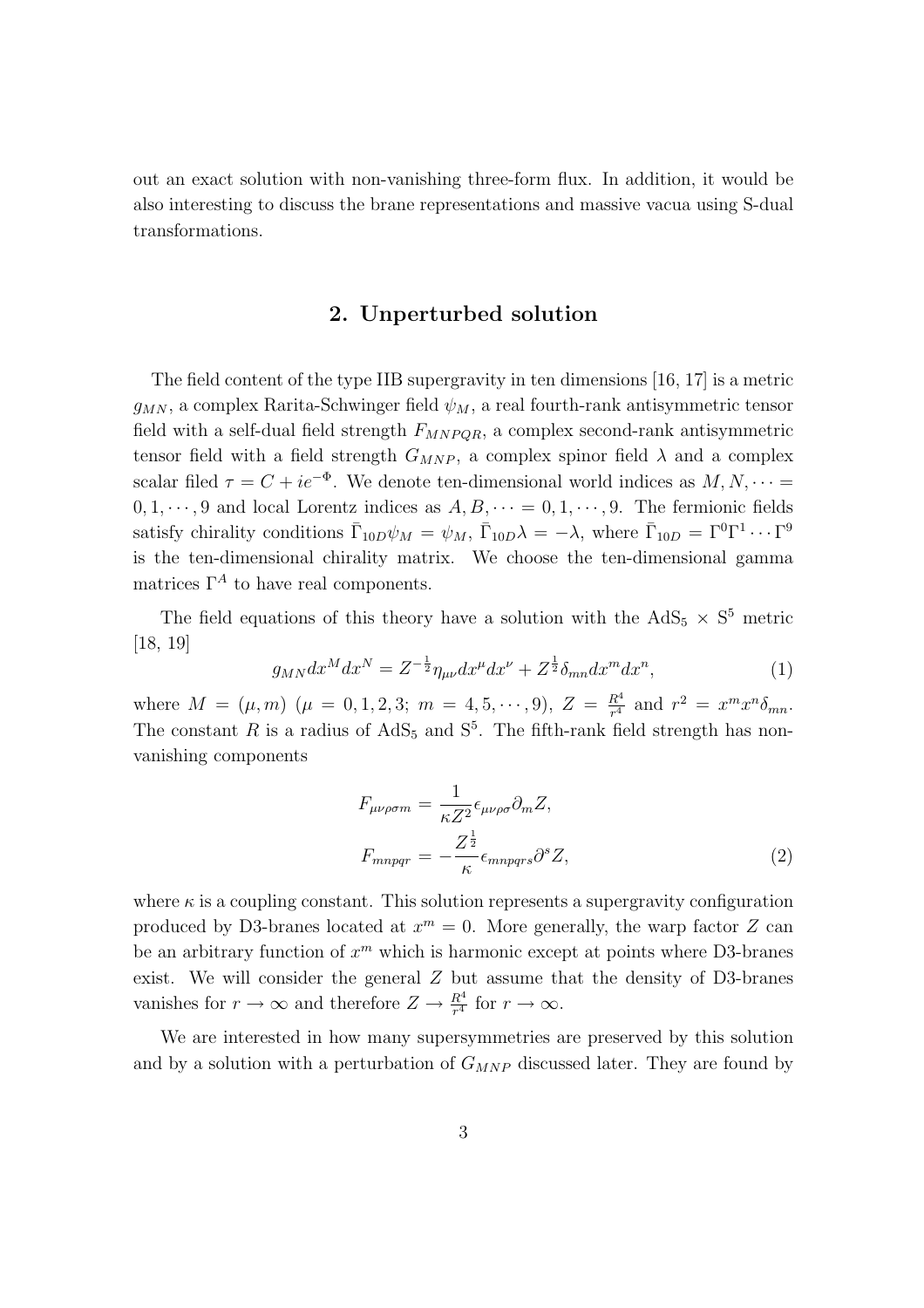studying vanishing of local supertransformations of the fermionic fields  $\psi_M$  and  $\lambda$ . The supertransformations of the fermionic fields [16, 17] in these backgrounds are

$$
\delta\psi_M = \frac{1}{\kappa} D_M \epsilon + \frac{1}{16 \cdot 5!} i F_{P_1 \cdots P_5} \Gamma^{P_1 \cdots P_5} \Gamma_M \epsilon - \frac{1}{96} G_{NPQ} \left( \Gamma_M{}^{NPQ} - 9 \delta_M^N \Gamma^{PQ} \right) \epsilon^*,
$$
  

$$
\delta\lambda = \frac{1}{24} G_{MNP} \Gamma^{MNP} \epsilon,
$$
 (3)

where the transformation parameter  $\epsilon$  is a complex spinor satisfying the chirality condition  $\bar{\Gamma}_{10D}\epsilon = \epsilon$ . To study the supertransformations for the above backgrounds it is convenient to represent the ten-dimensional gamma matrices as

$$
\Gamma^{\mu} = \gamma^{\mu} \otimes \mathbf{1},
$$
  
\n
$$
\Gamma^{m} = \bar{\gamma}_{4D} \otimes \gamma^{m},
$$
\n(4)

where  $\gamma^{\mu}$  and  $\gamma^{m}$  are the SO(3,1) and SO(6) gamma matrices respectively. The chirality matrices are defined as

$$
\bar{\gamma}_{4D} = i\gamma^0 \gamma^1 \gamma^2 \gamma^3, \qquad \bar{\gamma}_{6D} = i\gamma^4 \gamma^5 \gamma^6 \gamma^7 \gamma^8 \gamma^9, \tag{5}
$$

which are related to the ten-dimensional one as  $\bar{\Gamma}_{10D} = -\bar{\gamma}_{4D}\bar{\gamma}_{6D}$ .

The above solution (1), (2) without a perturbation has 32 supersymmetries [18, 19]. This can be seen as follows. The supertransformation  $\delta\lambda$  automatically vanishes, while the vanishing of  $\delta \psi_M$  requires

$$
\tilde{D}_M \epsilon = 0,\t\t(6)
$$

where we have defined

$$
\tilde{D}_{\mu} = \partial_{\mu} - \frac{1}{8Z} \partial_{m} Z \gamma_{\mu} \gamma^{m} (1 + \bar{\gamma}_{4D}),
$$
\n
$$
\tilde{D}_{m} = \partial_{m} - \frac{1}{8Z} \partial_{n} Z \left( \delta_{m}^{n} \bar{\gamma}_{4D} - \gamma_{m}^{n} (1 + \bar{\gamma}_{4D}) \right). \tag{7}
$$

For solutions of eq. (6) to exist the integrability condition

$$
[\tilde{D}_M, \tilde{D}_N]\epsilon = 0\tag{8}
$$

must be satisfied. Using the expression  $(7)$  it is easy to show that eq.  $(8)$  is satisfied for an arbitrary  $\epsilon$ . Therefore, all of 32 supersymmetries are preserved [18, 19]. From the four-dimensional field theoretical point of view in the AdS/CFT correspondence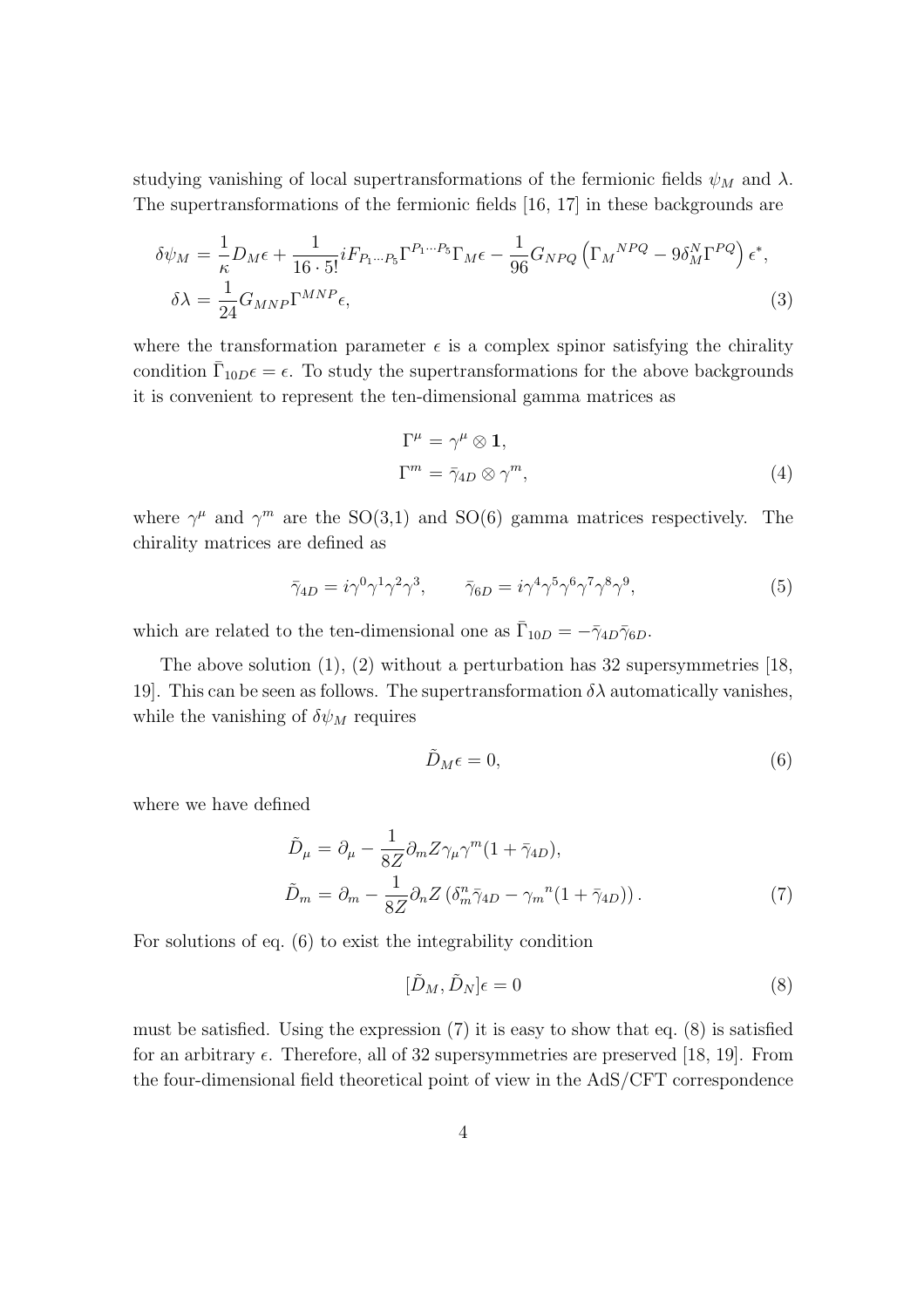16 of them are Poincaré supersymmetries while other 16 are conformal supersymmetries. Thus, we have  $\mathcal{N} = 4$  supersymmetry in four dimensions. More explicitly, the solutions of eq. (6) with the chirality  $\bar{\gamma}_{4D} = -1$  have a form

$$
\epsilon = Z^{-\frac{1}{8}}\eta,\tag{9}
$$

where *η* is an arbitrary constant spinor with the chirality  $\bar{\gamma}_{4D} = -1$ . These solutions correspond to Poincaré supersymmetries. The solutions with the chirality  $\bar{\gamma}_{4D} = +1$ depend on  $x^{\mu}$  and correspond to conformal supersymmetries.

# **3. Three-form flux with**  $\mathcal{N} = 2$  supersymmetry

By introducing a perturbation of the three-form flux  $G_{mnn}$  the  $\mathcal{N}=4$  supersymmetry of the unperturbed supergravity background is broken to lower  $N$ . In ref. [12] the conditions on  $G_{mnp}$  for unbroken  $\mathcal{N}=1$  supersymmetry were studied. The supersymmetry parameter is expanded as  $\epsilon = \epsilon_0 + \epsilon_1 + \cdots$ , where  $\epsilon_0$  is a solution of eq. (6) for the unperturbed background and  $\epsilon_1$  is the first order correction due to the perturbation. Substituting it into eq. (6)  $\epsilon_1$  is determined by  $\epsilon_0$ . To proceed it is convenient to define complex coordinates  $z^i$  ( $i = 1, 2, 3$ ) from  $x^m$ 

$$
z^{1} = \frac{1}{\sqrt{2}}(x^{4} + ix^{7}), \quad z^{2} = \frac{1}{\sqrt{2}}(x^{5} + ix^{8}), \quad z^{3} = \frac{1}{\sqrt{2}}(x^{6} + ix^{9}). \tag{10}
$$

It was required in ref. [12] that one of the four Poincaré supersymmetries  $\epsilon_0 =$  $Z^{-\frac{1}{8}}\eta$ , where  $\eta$  is a constant spinor satisfying

$$
\gamma^{\bar{1}}\eta = \gamma^{\bar{2}}\eta = \gamma^{\bar{3}}\eta = 0,\tag{11}
$$

is preserved. Here,  $\overline{i}$  denote indices of  $\overline{z}^i$ , while *i* denote those of  $z^i$ . Using the expression  $\bar{\gamma}_{6D} = (1 - \gamma^1 \gamma^{\bar{1}})(1 - \gamma^2 \gamma^{\bar{2}})(1 - \gamma^3 \gamma^{\bar{3}})$  it is easy to see that this  $\epsilon_0$  has the chirality  $\bar{\gamma}_{4D} = -\bar{\gamma}_{6D} = -1$  appropriate for the Poincaré supersymmetry. Then, this  $\mathcal{N} = 1$  supersymmetry restricts the form of  $G_{mnp}$  as [12]

$$
G_{ijk} = 0,
$$
  
\n
$$
G_{ij\bar{k}} = \frac{2}{3} \hat{\epsilon}_{\bar{k}}{}^{pq} \partial^{-2} \partial_p \partial_{[i} \phi \partial_{j]} \partial_q Z + \hat{\epsilon}_{ij}{}^{\bar{l}} \partial_{\bar{k}} \partial_{\bar{l}} \psi,
$$
  
\n
$$
G_{i\bar{j}\bar{k}} = \frac{1}{12} \hat{\epsilon}_{\bar{j}\bar{k}}{}^{l} \left( 2 \partial_i \partial_l \phi Z - \alpha \hat{\epsilon}_{il}{}^{\bar{k}} \partial_{\bar{k}} Z - 4 \partial_{[i} \phi \partial_{l]} Z \right),
$$
  
\n
$$
G_{\bar{i}\bar{j}\bar{k}} = \frac{1}{6} \hat{\epsilon}_{\bar{i}\bar{j}\bar{k}} \delta^{l\bar{l}} \partial_l \phi \partial_{\bar{l}} Z,
$$
\n(12)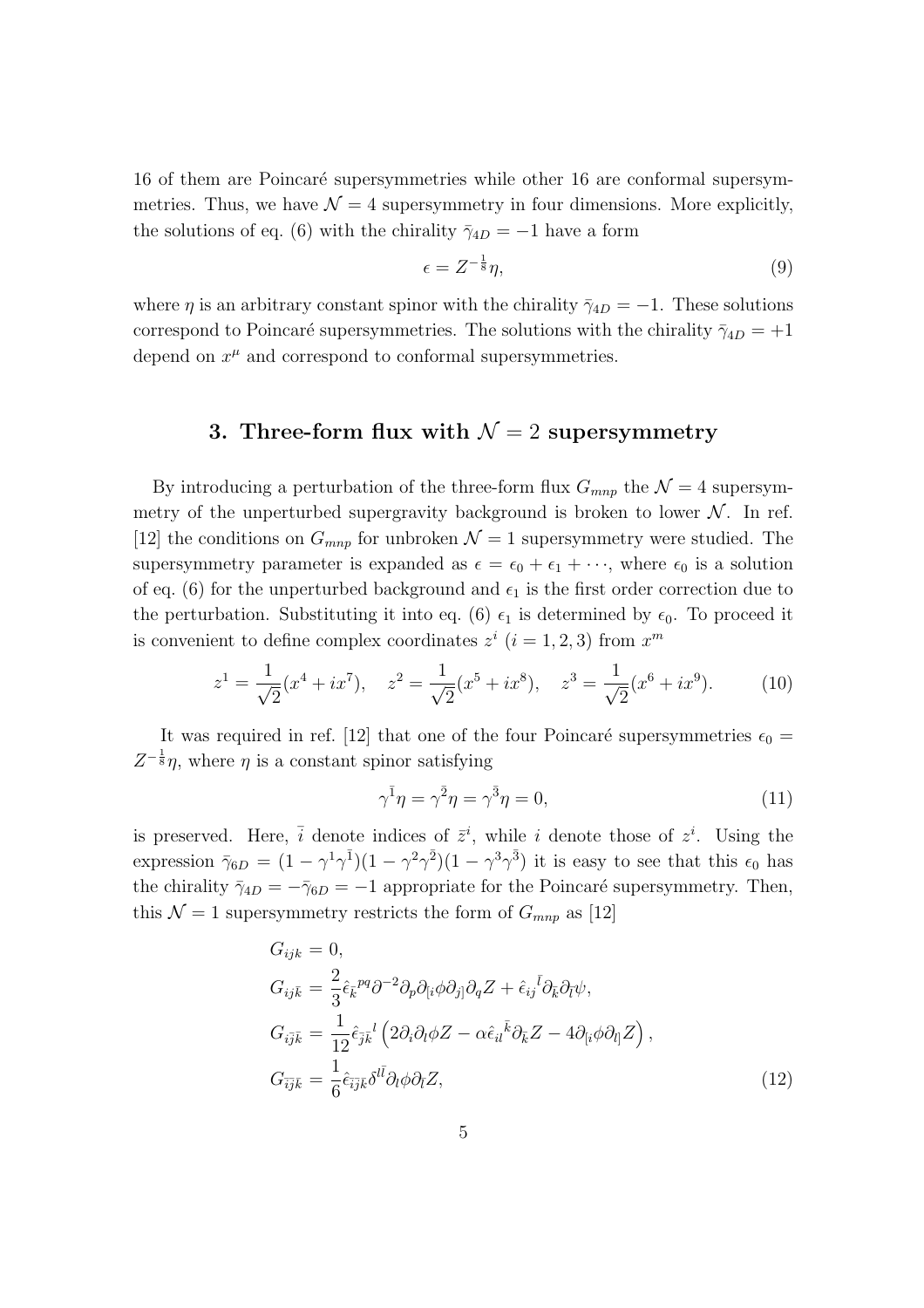where  $\phi(z^1, z^2, z^3)$  is an arbitrary holomorphic function,  $\alpha$  is an arbitrary constant and  $\psi$  is an arbitrary harmonic function.<sup>\*</sup> In eq. (12)  $\hat{\epsilon}_{ij}^{\bar{k}}$  and  $\hat{\epsilon}_{ij}^{\bar{k}}$  are totally antisymmetric in their indices and take constant values 0, *±*1 regardless of index positions, and  $\partial^2 = 2\delta^{i\bar{i}}\partial_i\partial_{\bar{i}}$  is the Laplacian. The three-form flux (12) also satisfies the Bianchi identity as well as the linearized field equation.

We shall obtain conditions on  $G_{mnp}$  for unbroken  $\mathcal{N}=2$  supersymmetry. We require that in addition to  $\epsilon_0 = Z^{-\frac{1}{8}}\eta$  the second supersymmetry with the parameter

$$
\epsilon_0 = Z^{-\frac{1}{8}} \gamma^1 \gamma^2 \eta \tag{13}
$$

is also preserved. This  $\epsilon_0$  satisfies

$$
\gamma^1 \epsilon_0 = \gamma^2 \epsilon_0 = \gamma^3 \epsilon_0 = 0 \tag{14}
$$

and has the chirality  $\bar{\gamma}_{4D} = -1$ . Comparing eqs. (11) and (14) it is easy to see that the conditions for the second supersymmetry are obtained from eq. (12) by the replacements

 $1 \leftrightarrow \overline{1}$ ,  $2 \leftrightarrow \overline{2}$ ,  $\alpha \rightarrow \alpha'$ ,  $\phi(z^1, z^2, z^3) \rightarrow \phi'(\overline{z}^1, \overline{z}^2, z^3)$ ,  $\psi \rightarrow \psi'$ (15)

for new  $\alpha'$ ,  $\phi'$  and  $\psi'$ .

We now require that the expression  $(12)$  and that with the replacements  $(15)$  are compatible each other. Let us first consider  $G_{123}$ . From the expression (12) we have  $G_{123} = 0$ . From the other expression we have  $G_{123} = \frac{1}{6}$  $\frac{1}{6}\partial_3^2\phi'Z$ , which is obtained from  $G_{\bar{12}3}$  in eq. (12) by the replacements (15). Thus we obtain a condition

$$
G_{123}: \quad \partial_3^2 \phi' = 0. \tag{16}
$$

Similarly, we obtain conditions

$$
G_{2\bar{2}1} + G_{3\bar{3}1} : \partial_{\bar{2}}\partial_3 \phi' = 0,
$$
  
\n
$$
G_{1\bar{1}2} + G_{3\bar{3}2} : \partial_{\bar{1}}\partial_3 \phi' = 0,
$$
  
\n
$$
G_{\bar{1}\bar{2}3} : \partial_{\bar{3}}^2 \phi = 0,
$$
  
\n
$$
G_{\bar{2}2\bar{1}} + G_{3\bar{3}\bar{1}} : \partial_{2}\partial_3 \phi = 0,
$$
  
\n
$$
G_{\bar{1}1\bar{2}} + G_{3\bar{3}\bar{2}} : \partial_{1}\partial_3 \phi = 0,
$$
  
\n
$$
G_{1\bar{2}\bar{3}} : \partial_{\bar{1}}^2 \phi = \partial_{\bar{2}}^2 \phi',
$$
  
\n
$$
G_{\bar{1}2\bar{3}} : \partial_{\bar{2}}^2 \phi = \partial_{\bar{1}}^2 \phi'.
$$
\n(17)

*<sup>∗</sup>* In ref. [12] the constant *α* is required to vanish by the Bianchi identity. However, we do not agree with this result and leave  $\alpha$  non-vanishing.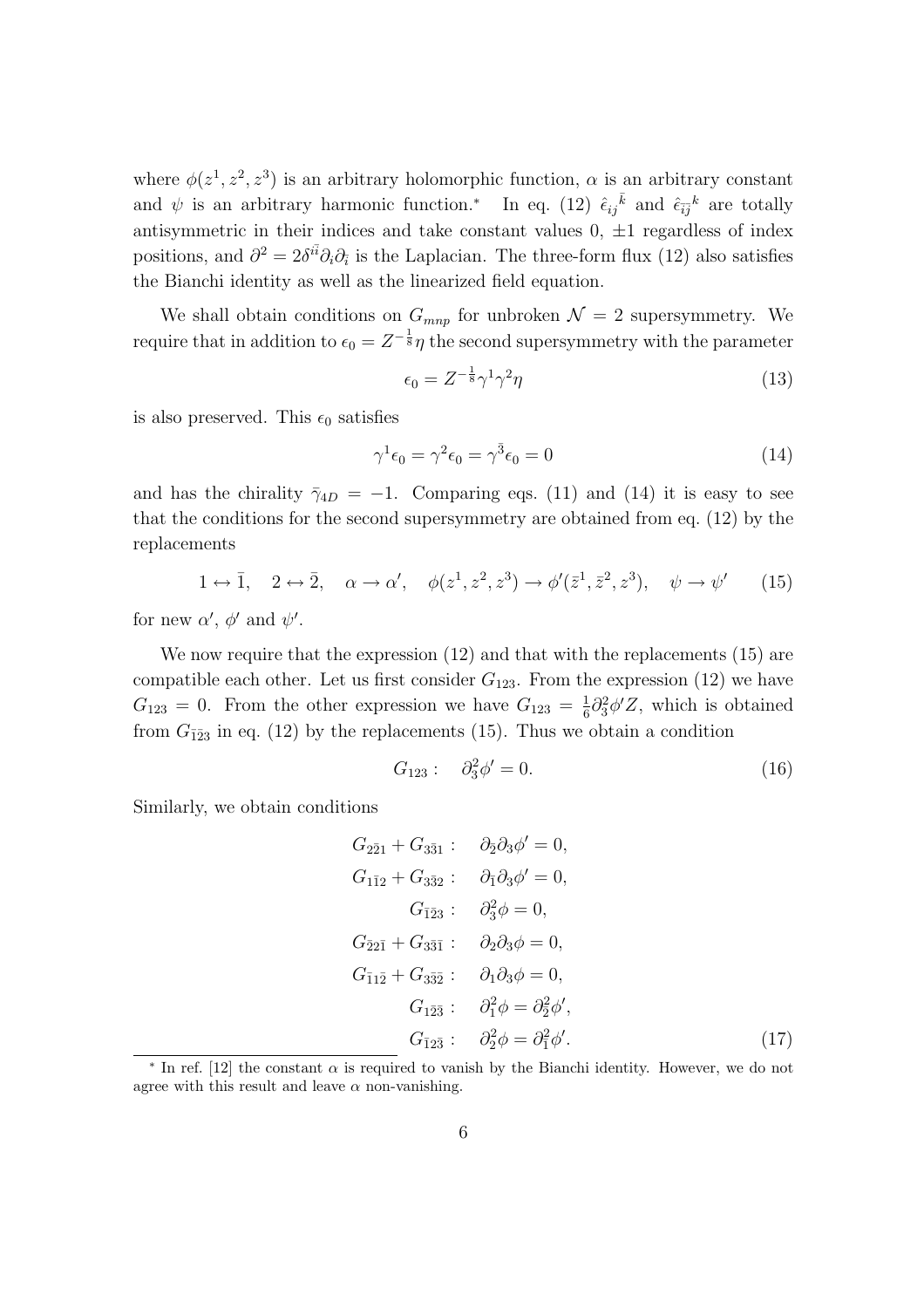The component  $G_{1\bar{1}3} + G_{2\bar{2}3}$  vanishes in both of the two expressions and gives no condition. These conditions fix the forms of  $\phi$  and  $\phi'$  as

$$
\phi = m_1(z^1)^2 + m_2(z^2)^2 + 2az^1z^2 + b_1z^1 + b_2z^2 + b_3z^3,
$$
  
\n
$$
\phi' = m_2(\bar{z}^1)^2 + m_1(\bar{z}^2)^2 + 2a'\bar{z}^1\bar{z}^2 + b'_1\bar{z}^1 + b'_2\bar{z}^2 + b'_3z^3,
$$
\n(18)

where  $m_1, m_2, a, a', b_i$  and  $b'_i$  are arbitrary constants. We further obtain conditions

$$
G_{\bar{1}23}: \quad \partial_1^2 \psi = \partial_2^2 \psi',
$$
  
\n
$$
G_{1\bar{2}3}: \quad \partial_2^2 \psi = \partial_1^2 \psi',
$$
  
\n
$$
G_{31\bar{1}}: \quad \partial_{\bar{1}} \partial_2 \psi = -\partial_1 \partial_2 \psi', \quad a = -a'.
$$
\n(19)

By a linear transformation  $z^i \to U^i{}_j z^j$   $(i, j = 1, 2)$  with a unitary matrix *U* we can set  $a = -a' = 0$ .

So far we have not used a particular form of *Z*. We now examine the remaining conditions first by using the asymptotic form  $Z \sim \frac{R^4}{r^4}$  $\frac{R^4}{r^4}$  for  $r \to \infty$  to fix the coefficients in eq. (18) and  $\alpha$ ,  $\alpha'$ . We then check that the conditions are satisfied also for  $r < \infty$ . From the equation for  $G_{1\bar{1}\bar{3}}$  we obtain

$$
G_{1\bar{1}\bar{3}}: \quad -\frac{1}{6}\partial_1\partial_2\phi Z + \frac{1}{12}\left(\alpha\partial_{\bar{3}}Z + 2\partial_1\phi\partial_2Z - 2\partial_2\phi\partial_1Z\right)
$$

$$
= \frac{1}{6}\partial_{\bar{1}}\partial_2\phi'Z - \frac{1}{12}\left(\alpha'\partial_{\bar{3}}Z + 2\partial_{\bar{1}}\phi'\partial_2Z - 2\partial_2\phi'\partial_{\bar{1}}Z\right). \tag{20}
$$

The equation for  $G_{2\bar{2}3}$  gives the same condition. Substituting the asymptotic form  $Z \sim \frac{R^4}{r^4}$  $\frac{R^4}{r^4}$  and eq. (18) into eq. (20) we find  $\alpha' = -\alpha$  and  $b_1 = b_2 = b'_1 = b'_2 = 0$ . The remaining conditions become

$$
G_{1\bar{1}\bar{2}}: \quad \partial_1 \partial_{\bar{3}} \psi' = \frac{1}{12} (\alpha \partial_{\bar{2}} + 2b_3 \partial_1) Z,
$$
  
\n
$$
G_{3\bar{3}\bar{1}}: \quad \partial_2 \partial_{\bar{3}} \psi' = -\frac{1}{12} (\alpha \partial_{\bar{1}} - 2b_3 \partial_2) Z,
$$
  
\n
$$
G_{\bar{1}\bar{2}\bar{3}}: \quad \partial_{\bar{3}}^2 \psi' = \frac{1}{6} b_3 \partial_{\bar{3}} Z,
$$
  
\n
$$
G_{23\bar{3}}: \quad \partial_{\bar{1}} \partial_{\bar{3}} \psi = -\frac{1}{12} (\alpha \partial_2 - 2b'_3 \partial_{\bar{1}}) Z,
$$
  
\n
$$
G_{12\bar{2}}: \quad \partial_{\bar{2}} \partial_{\bar{3}} \psi = \frac{1}{12} (\alpha \partial_1 + 2b'_3 \partial_{\bar{2}}) Z,
$$
  
\n
$$
G_{12\bar{3}}: \quad \partial_{\bar{3}}^2 \psi = \frac{1}{6} b'_3 \partial_{\bar{3}} Z.
$$
\n(21)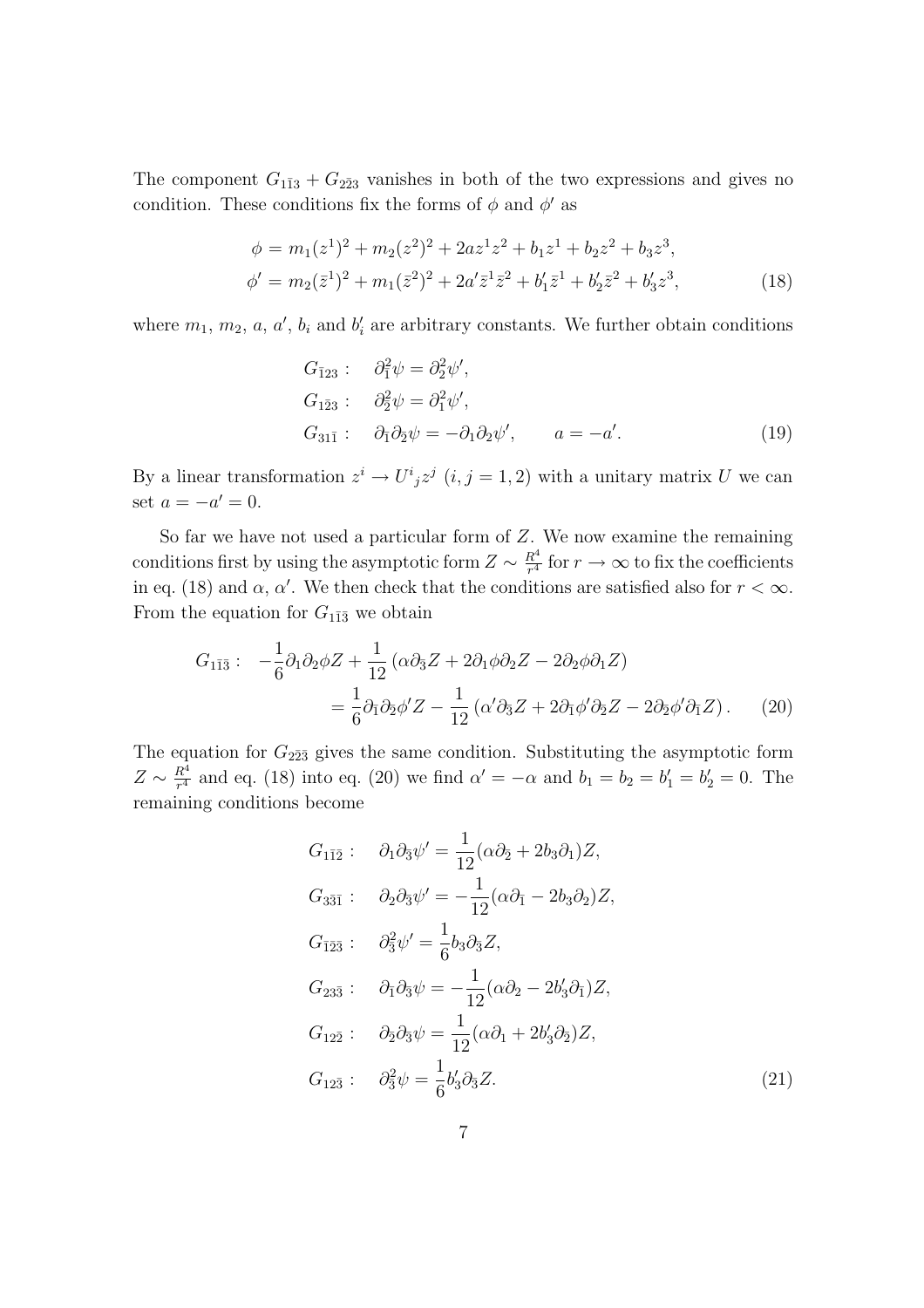Comparing the equation obtained by applying  $\partial_3$  to the first equation in eq. (21) and that obtained by applying  $\partial_1$  to the third equation we find  $\alpha = 0$ . Then, eq.  $(21)$  determines  $\psi, \psi'$  as

$$
\partial_{\bar{3}}\psi = \frac{1}{6}b'_3 Z + f(z^1, z^2, z^3), \n\partial_{\bar{3}}\psi' = \frac{1}{6}b_3 Z + f'(\bar{z}^1, \bar{z}^2, z^3),
$$
\n(22)

where  $f$  and  $f'$  are arbitrary functions of each variables. Substituting eq.  $(22)$  into the  $\bar{z}^3$  derivative of eq. (19) and using the asymptotic form  $Z \sim \frac{R^4}{r^4}$  $\frac{R^4}{r^4}$  we obtain  $b_3 = b'_3 = 0.$ 

As a result of these analyses at asymptotic region  $r \sim \infty$  we obtain

$$
\phi = m_1(z^1)^2 + m_2(z^2)^2,
$$
  
\n
$$
\phi' = m_2(\bar{z}^1)^2 + m_1(\bar{z}^2)^2.
$$
\n(23)

We have to check that eqs. (19), (20) and (21) are satisfied even for  $r < \infty$ . Substituting eq. (23) into eq. (21) we find that their right-hand sides vanish. The general solution of these equations are

$$
\psi = f(z^1, z^2, z^3) \bar{z}^3 + g(z^1, \bar{z}^1, z^2, \bar{z}^2, z^3),
$$
  
\n
$$
\psi' = f'(\bar{z}^1, \bar{z}^2, z^3) \bar{z}^3 + g'(z^1, \bar{z}^1, z^2, \bar{z}^2, z^3),
$$
\n(24)

where  $f, f', g$  and  $g'$  are arbitrary functions of each variables. The conditions in eq. (19) then require

$$
\partial_1^2 g = \partial_2^2 g', \qquad \partial_2^2 g = \partial_1^2 g', \qquad \partial_1 \partial_2 g = -\partial_1 \partial_2 g'. \tag{25}
$$

The conditions that  $\psi$  and  $\psi'$  in eq. (24) are harmonic are

$$
\partial^2 g(z^1, \bar{z}^1, z^2, \bar{z}^2, z^3) = -\partial_3 f(z^1, z^2, z^3), \n\partial^2 g'(z^1, \bar{z}^1, z^2, \bar{z}^2, z^3) = -\partial_3 f'(\bar{z}^1, \bar{z}^2, z^3).
$$
\n(26)

The functions  $f$  and  $f'$  do not appear in  $G_{mnp}$  as one can see by substituting eq. (24) into eq. (12). We only need to consider *g* and *g*'. Eq. (26) means that  $\partial^2 g$  and  $\partial^2 g'$ are independent of  $\bar{z}^1$ ,  $\bar{z}^2$  and  $z^1$ ,  $z^2$  respectively. These conditions are automatically satisfied when  $g$  and  $g'$  satisfy eq. (25). The functions  $g$  and  $g'$  need not be harmonic. Finally, we have to consider eq. (20). Substituting eq. (23) into eq. (20) we obtain

$$
\left(m_1 z^1 \partial_2 - m_2 z^2 \partial_1 + m_2 \bar{z}^1 \partial_2 - m_1 \bar{z}^2 \partial_{\bar{1}}\right) Z = 0.
$$
 (27)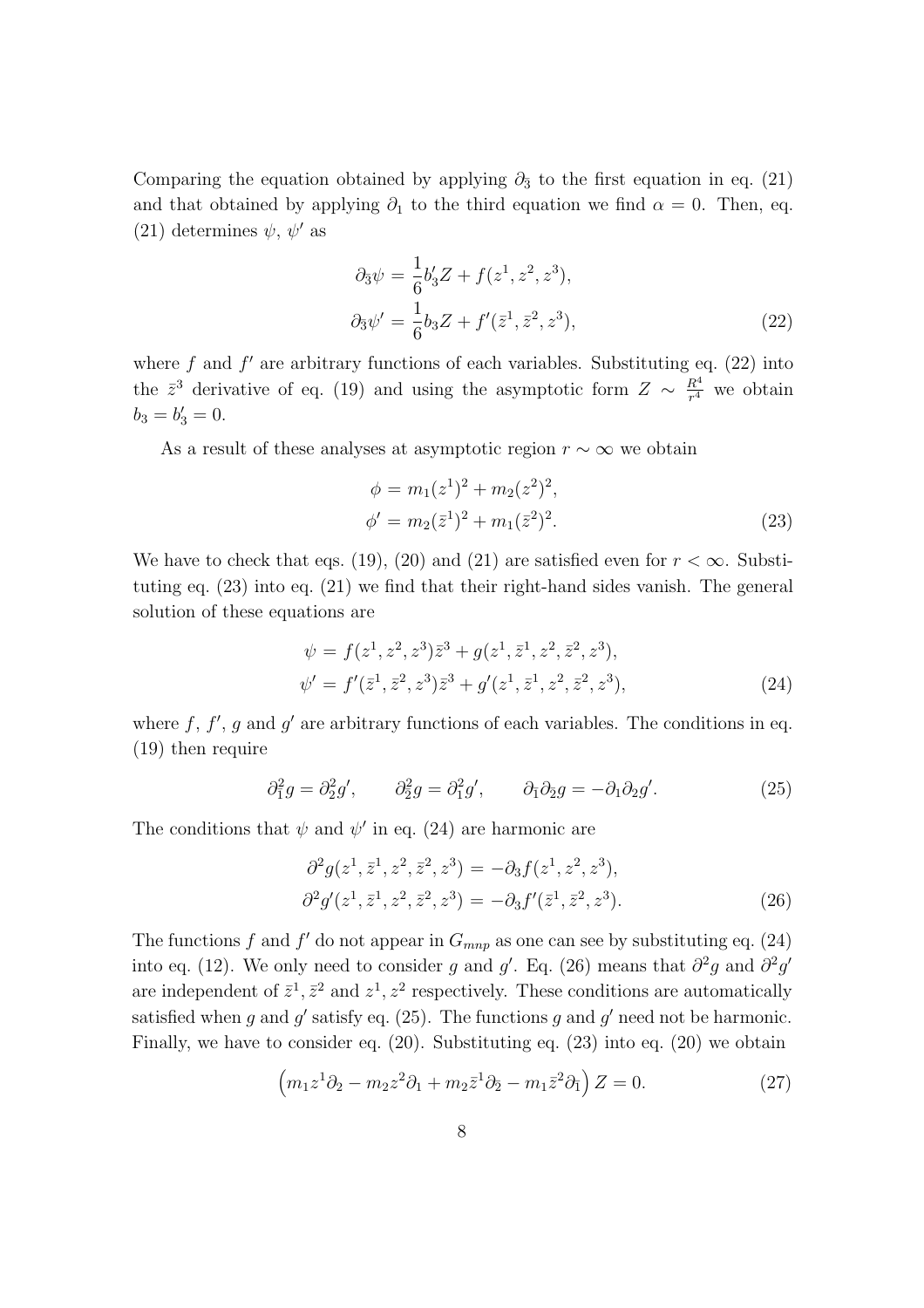This means that *Z* is invariant under SO(2) rotation of  $(\sqrt{m_1} z^1, \sqrt{m_2} z^2)$  and  $(\sqrt{m_2} \bar{z}^1, \sqrt{m_1} \bar{z}^2)$ . Therefore, *Z* must be a function of SO(2) invariant variables  $r^2 = 2(z^1\bar{z}^1 + z^2\bar{z}^2), m_1(z^1)^2 + m_2(z^2)^2, m_2(\bar{z}^1)^2 + m_1(\bar{z}^2)^2$  and  $m_1z^1\bar{z}^2 - m_2z^2\bar{z}^1$ .

Let us summarize the result. The general form of the three-form flux  $G_{mnn}$  which preserves the  $\mathcal{N}=2$  supersymmetry at the first order of the perturbation is given by eq. (12) with  $\alpha = 0$ ,  $\phi$  in eq. (23) and  $\psi$  replaced by  $g(z^1, \bar{z}^1, z^2, \bar{z}^2, z^3)$  satisfying eq. (25) for some function  $g'(z^1, \bar{z}^1, z^2, \bar{z}^2, z^3)$ . Thus,  $\phi$ , which is an arbitrary holomorphic function in the  $\mathcal{N} = 1$  case [12], is severely restricted to a quadratic function in the  $\mathcal{N} = 2$  case. Such  $\mathcal{N} = 2$  preserving perturbation is possible only when the warp factor *Z* satisfies eq.  $(27)$ .

In our analysis at the first order of the perturbation we did not need the condition  $m_1 = m_2$  to obtain the  $\mathcal{N} = 2$  supersymmetry. At higher orders [20] we would need the condition  $m_1 = m_2$  since these parameters correspond to masses of two  $\mathcal{N} = 1$ chiral multiplets, which should be combined into an  $\mathcal{N}=2$  hypermultiplet. This is indeed the case in the field theory side. To see this let us consider two  $\mathcal{N}=1$  chiral supermultiplets  $(A_1, \psi_1)$  and  $(A_2, \psi_2)$ , where  $A_1$ ,  $A_2$  are complex scalar fields and  $\psi_1$ ,  $\psi_2$  are Weyl spinor fields, with the action

$$
S = \int d^4x \Big[ -\partial_{\mu}A_1^* \partial^{\mu}A_1 - \partial_{\mu}A_2^* \partial^{\mu}A_2 - i\psi_1 \sigma^{\mu} \partial_{\mu} \bar{\psi}_1 - i\psi_2 \sigma^{\mu} \partial_{\mu} \bar{\psi}_2 - m_1^2 A_1^* A_1 - m_2^2 A_2^* A_2 - \frac{1}{2} m_1 \left( \psi_1 \psi_1 + \bar{\psi}_1 \bar{\psi}_1 \right) - \frac{1}{2} m_2 \left( \psi_2 \psi_2 + \bar{\psi}_2 \bar{\psi}_2 \right) \Big].
$$
 (28)

Here we have used the two-component spinor notation in ref. [21]. *S* is invariant under the  $\mathcal{N}=1$  supertransformation

$$
\delta A_i = \sqrt{2\epsilon}\psi_i, \qquad \delta \psi_i = \sqrt{2}i\sigma^\mu \bar{\epsilon}\partial_\mu A_i - \sqrt{2}m_i \epsilon A_i^* \qquad (i = 1, 2). \tag{29}
$$

The exact  $N = 2$  supersymmetry of course requires  $m_1 = m_2$ . However, even for  $m_1 \neq m_2$ , it is also invariant under the second supertransformation

$$
\delta A_1 = \sqrt{2}\epsilon \psi_2, \qquad \delta \psi_1 = \sqrt{2}i\sigma^\mu \bar{\epsilon} \partial_\mu A_2 - \sqrt{2}m_1 \epsilon A_2^*,
$$
  

$$
\delta A_2 = -\sqrt{2}\epsilon \psi_1, \qquad \delta \psi_2 = -\sqrt{2}i\sigma^\mu \bar{\epsilon} \partial_\mu A_1 + \sqrt{2}m_2 \epsilon A_1^*
$$
(30)

at the first order in  $m_1$ ,  $m_2$ . Thus, the condition  $m_1 = m_2$  is needed only in quadratic and higher order terms for the  $\mathcal{N}=2$  supersymmetry.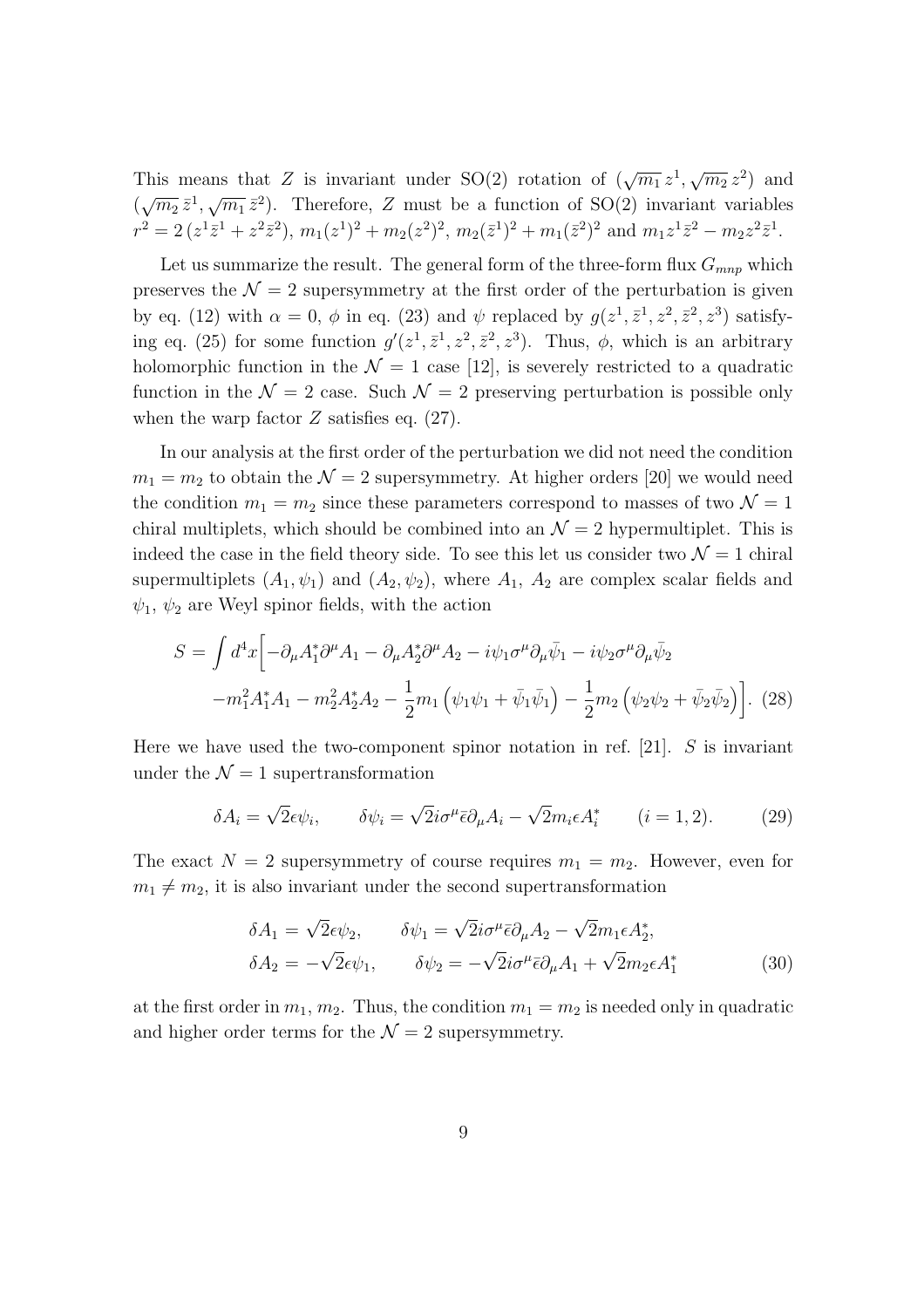## **Acknowledgements**

One of the authors (M.N.) would like to thank N. Constable, D.Z. Freedman, A. Hanany, W. Taylor, J. Troost and A. Tsuchiya for helpful discussions, and the Center for Theoretical Physics of MIT for hospitality. This work is supported in part by the Nishina Memorial Foundation and by funds provided by the U.S. Department of Energy (D.O.E.) under cooperative research agreement #DF-FC02- 94ER40818.

## **References**

- [1] J. Maldacena, The large *N* limit of superconformal field theories and supergravity, *Adv. Theor. Math. Phys.* **2** (1998) 231, hep-th/9711200.
- [2] S.S. Gubser, I.R. Klebanov and A.M. Polyakov, Gauge theory correlators from noncritical string theory, *Phys. Lett.* **B428** (1998) 105, hep-th/9802109.
- [3] E. Witten, Anti de Sitter space and holography, *Adv. Theor. Math. Phys.* **2** (1998) 253, hep-th/9802150.
- [4] O. Aharony, S.S. Gubser, J. Maldacena, H. Ooguri and Y. Oz, Large *N* field theories, string theory and gravity, *Phys. Rept.* **323** (2000) 183, hepth/9905111.
- [5] J. Polchinski and M.J. Strassler, The string dual of a confining fourdimensional gauge theory, hep-th/0003136.
- [6] R.C. Myers, Dielectric-branes, *JHEP* **12** (1999) 022, hep-th/9910053.
- [7] W. Taylor and M. Van Raamsdonk, Multiple D*p*-branes in weak background fields, *Nucl. Phys.* **B573** (2000) 703, hep-th/9910052.
- [8] I. Bena, The M-theory dual of a 3 dimensional theory with reduced supersymmetry, *Phys. Rev.* **D62** (2000) 126006, hep-th/0004142.
- [9] I. Bena and A. Nudelman, Warping and vacua of (S)YM(2+1), *Phys. Rev.* **D62** (2000) 086008, hep-th/0005163.
- [10] I. Bena and A. Nudelman, Exotic polarizations of D2 branes and oblique vacua of (S)YM(2+1), *Phys. Rev.* **D62** (2000) 126007, hep-th/0006102.